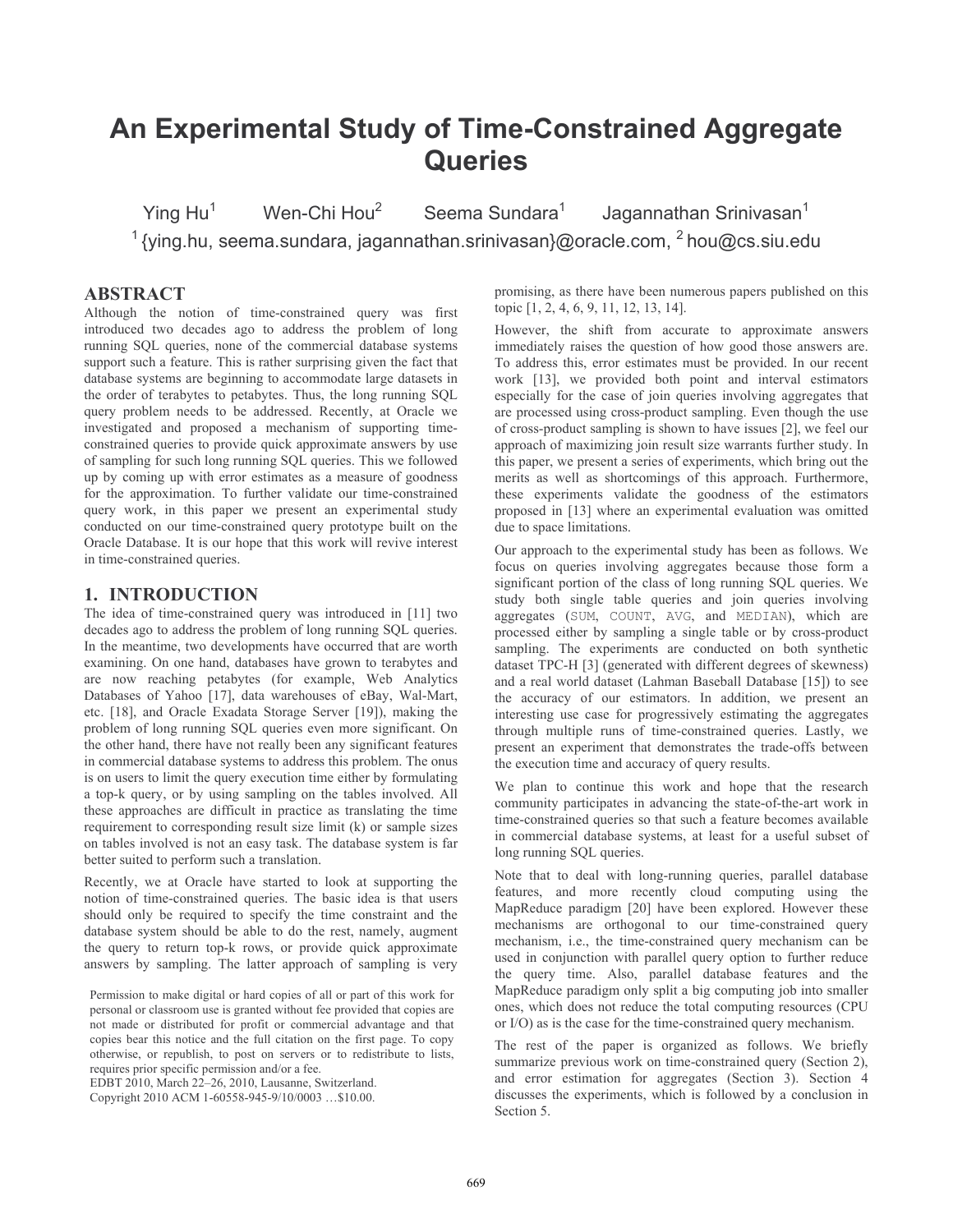# 2. TIME-CONSTRAINED OUERIES

In [12], time-constrained extensions were proposed to SQL that can specify limits on the time taken by a query. Based on specification in the SQL clause, a soft or hard time constraint with a time limit can be imposed on a query. Furthermore, the user can specify the acceptable nature of results (partial or approximate).

The basic approach as explained in detail in  $[12]$ , is to look at the estimated time for query completion in the query execution plan, and then augment the original query with either the ROWNUM clause (for partial results) or the SAMPLE clause (for approximate results) to ensure that the query completes within the specified time constraint. The cardinality of the result set or the sample size is automatically determined iteratively by using a root-finding algorithm and maximizing either the number of returned rows or the number of rows in resultant joins.

For example, consider the following join query over the TPC-H 10 GB dataset that involves the SUM aggregate function:

```
SELECT SUM (CASE WHEN o orderpriority =
  '1-URGENT' OR o orderpriority = '2-HIGH'
  THEN 1 ELSE 0 END) AS cnt
FROM lineitem, orders
WHERE 1 orderkey = o orderkey AND
 1 receiptdate \geq date '1994-01-01' AND
 1^-receiptdate < date '1994-01-01' +
interval '1' year;
```
Such queries are common in applications like OLAP and data warehouse. They tend to be long running as the aggregations are computed over large datasets. The actual run of this query could easily take more than 5 minutes. Instead of waiting for it to complete, users on data exploration tasks would probably prefer approximate but fast answers, say within one minute. Given this time constraint, the database system will determine which table(s) to sample and how much to sample in order to return an approximate result within one minute.

To maximize the number of rows in resultant joins, our time constraint mechanism relies on the following two heuristics: 1) for a nested loop join, the SAMPLE clause should be put into the outer relation, or the driver node; 2) for a normal hash join, when the time to process a sampled relation is equal to the time to process another sampled relation, the product of their sample sizes is maximal. Note that the second heuristic is also used for a sortmerge join. Based on these, our algorithm iteratively determines which table(s) to sample and the corresponding sample sizes.

# **3. ESTIMATION OF AGGREGATES**

In this section, we briefly describe prior work of using crossproduct sampling [6] to estimate SUM, COUNT, AVG, and MEDIAN, and then discuss how our time-constrained query mechanism can be used to progressively estimate aggregate values.

# 3.1 Estimated SUM, COUNT, AVG, and **MEDIAN**

The cross-product sampling scheme takes samples independently from different tables and then joins them. While its point estimates are straightforward, its interval estimates are fairly complex. For example, the AVG over the joins of samples can be simply taken as the estimated AVG. But its interval estimate has to be done in two steps: 1) its estimated variance is computed from

some fairly complex formulas [13]; 2) the  $100(1-\alpha)\%$  confidence interval is computed using a normal approximation, which is based on the finite-population Central Limit Theorem. The normal approximation is used for SUM, COUNT, and AVG when the sample size is large. For MEDIAN, we can use the MEDIAN obtained from the cross-product sample as an estimate for MEDIAN. To obtain a confidence interval for the estimated MEDIAN, we need to do the following: 1) get a new aggregate that counts the number of values that are less than the estimated MEDIAN; 2) estimate an approximate variance for the new aggregate (which is similar to COUNT); 3) from the estimated approximate variance and the normal approximation, *i.e.* the finite-population Central Limit Theorem, obtain both the lower bound and upper bound for MEDIAN with a given confidence level [13]. Note that this approach is different from the approach of sampling only in the final stage [16] in that the variance in the former case has to be computed using the techniques described above.

# 3.2 Progressive Estimation of Aggregates

Although progressive estimates are provided in current online aggregation systems [9, 5, 14], they rely on special join algorithms (such as ripple join algorithms) or engines (such as DBO query engine) to perform online aggregation. As an alternative, our time-constrained query mechanism can be used to progressively estimate aggregate values. The basic idea is to take advantage of the independence of multiple runs of the same timeconstrained query. For example, suppose a long-running query involving SUM, COUNT, or AVG takes 10 minutes to finish. We repeatedly issue this query with a time constraint, say 5 seconds. This is the period at which the estimates are updated. For each run, we keep the estimated SUM, COUNT, or AVG, and their variance. We can use the average of the estimated SUM, COUNT, or AVG values as a new combined estimator. Because these runs are independent of each other, the estimated variance of the new estimator is  $1/n$  times the average of the estimated variance from these runs, where  $n$  is the number of runs.

Assume  $\hat{A}$  denotes the estimated SUM, COUNT, or AVG in the *i*-th run, and  $\hat{A}^*$  denotes the combined estimator after the *n*-th run. The new estimator, its variance, and the estimator of its variance are given by:

$$
\begin{cases}\n\hat{A}^*_{n} = (\hat{A}_1 + \hat{A}_2 + ... + \hat{A}_n)/n \\
V(\hat{A}^*_{n}) = (V(\hat{A}_1) + V(\hat{A}_2) + ... + V(\hat{A}_n))/n^2 \\
\hat{V}(\hat{A}^*_{n}) = (\hat{V}(\hat{A}_1) + \hat{V}(\hat{A}_2) + ... + \hat{V}(\hat{A}_n))/n^2.\n\end{cases}
$$

We can also compute  $\hat{A}^*$  and  $\hat{V}(\hat{A}^*)$  recursively:

$$
\begin{cases}\n\hat{A}^*_{n} = ((n-1)\hat{A}^*_{n-1} + \hat{A}_n)/n \\
\hat{V}(\hat{A}^*)_{n} = ((n-1)^2 \hat{V}(\hat{A}^*)_{n-1}) + \hat{V}(\hat{A}_n)/n^2.\n\end{cases}
$$

The above arithmetic mean of  $A_i$ ,  $i = 1, ..., n$ , is an optimal combined estimator, when  $V(\hat{A}_1) = V(\hat{A}_2) = ... = V(\hat{A}_n)$ . As the time (or *n*) increases, the estimated running variance  $\hat{v}(\hat{A}^*)$  decreases in the order of  $1/n$ , and the running confidence interval continues to narrow in the order of  $\sqrt{1/n}$ . When  $V(\hat{A}_1)$ ,  $V(\hat{A}_2)$ , ..., and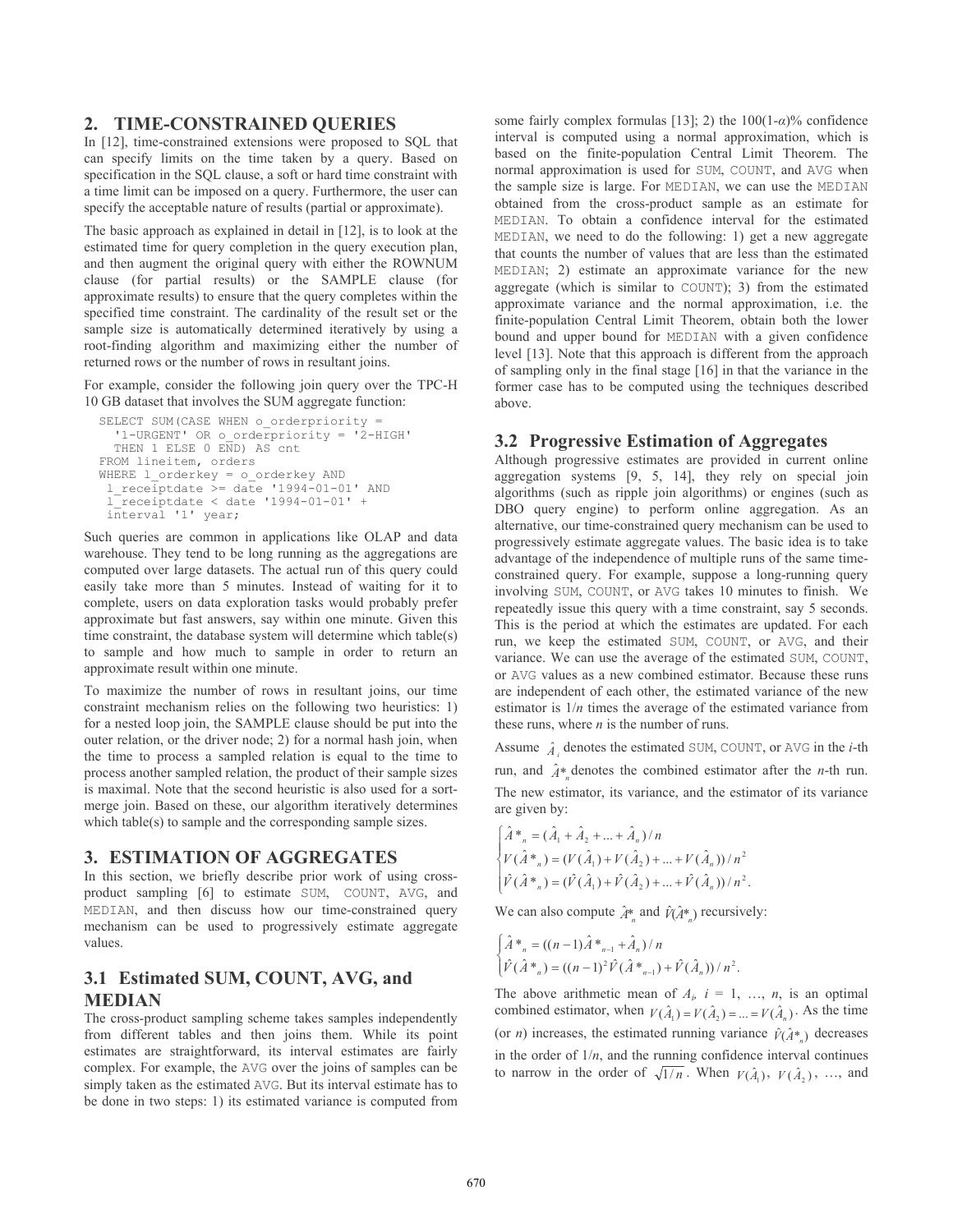$V(\hat{A}_n)$  are different, the best combined estimator is given by a weighted mean.

Thus, we can provide estimated aggregates progressively by our time-constrained query mechanism easily, without any special query engine. The storage for intermediate results (i.e.  $\hat{A}$ \*, and

 $\hat{V}(\hat{A}^*)$  at the *i*-th run) is also very minimal. The effectiveness of

our approach is demonstrated by experiments presented in Section 4.2. Similarly, this estimation technique can also be used in errorconstrained queries [10, 7].

# **4. EXPERIMENTS**

This section describes the experiments conducted using the prototype built on top of the Oracle Database. We run experimental queries with soft time constraints, that is, the queries are run against a small data set and expected to finish within the specified time limits. The time-constrained queries are translated into queries augmented with SAMPLE clauses that complete sooner due to the reduction in the amount of data blocks scanned and the sizes of intermediate results. However, the focus of these experiments is on the goodness of the estimated aggregate values derived from the approximate queries on both synthetic and real world datasets - TPC-H benchmark and Lahman Baseball Database [15]. In addition, to see how our estimators perform for skewed data, we conducted experiments by varying the degree of skewness of the TPC-H dataset [3]. Note that all TPC-H experiments are conducted under the Bernoulli block sampling scheme. However, since queries against the Lahman Baseball Database are not long running, Bernoulli row sampling is used in these experiments to get a relatively large sample. We also conducted experiments on the tradeoffs between the execution time and accuracy of query results, and then conclude this section with a discussion on several aspects of the experiments.

#### 4.1 Estimating SUM in TPC-H

The biggest two tables (LINEITEM and ORDERS) in TPC-H benchmark are used to run the same join query discussed in Section 2. The scale factor is set to 1, which translates to a database size of about 1GB.

To approximate the result of the above query, we can push the sampling operation to the LINEITEM table only, since the LINEITEM table is the fact table for the TPC-H and has a foreign key reference to o orderkey, which is the primary key of ORDERS [1]. We select a time constraint of 11s, which is about 16% of the estimated time for running the query to completion (70s). This gives us a sample size of 1% on the LINEITEM table, which constitutes the configuration (a) in our experiments. With the same time constraint and the goal to maximize  $f_1^*f_2$  or sample as many rows as possible in resultant joins, our time constraint mechanism [12] can also pick cross-product sampling with a sampling fraction of 10% for the LINEITEM and 40% for the ORDERS tables. This configuration corresponds to configuration (b) in our experiments. A hash join method is used in processing for both configurations.

We start with a uniformly distributed TPC-H database  $(z=0)$  and run the query 200 times against it under both configurations.

Figure 1 shows the results of the 200 runs with  $z=0$  and configuration (a). The estimated SUM values are shown in blue, and their 95% upper/lower confidence limits, obtained by adding  $\pm 2\sqrt{\hat{V}(\hat{Y})}$  (where  $\sqrt{\hat{V}(\hat{Y})}$  is the estimated standard error of the estimated SUM -  $\hat{y}$ ) to the estimated SUM values, are in red and green, respectively. The actual  $SUM = 365666$  is also shown as a straight line in the figure. In 189 of 200 runs (94.5%), the actual  $SUM = 365666$  lies inside the 95% confidence interval, whereas in other 11 runs (5.5%), it lies outside the 95% confidence intervals. The average and standard deviation of the estimated SUM from the 200 runs are 364703 and 12353. The average of the estimated standard error from 200 runs is 12132, and the standard error is 12222.



Figure 1. Estimated SUM and confidence interval in TPC-H  $(z=0$  and configuration (a))



Figure 2. Estimated SUM and confidence interval in TPC-H  $(z=0$  and configuration (b))

Figure 2 shows the results with  $z=0$  and configuration (b). In 192 of 200 runs  $(96\%)$ , the actual value lies in the 95% confidence intervals, whereas in other 8 runs  $(4\%)$ , it lies outside the 95% confidence intervals. The average and standard deviation of the estimated SUM from the 200 runs are 367729 and 7170. The average of the estimated standard error from 200 runs is 7234, and the standard error is 7167. Comparing Figure 1 and Figure 2, we can see that the estimated standard error  $\sqrt{\hat{v}(\hat{y})}$  in configuration (b) is smaller than, or almost half of that in configuration (a). Thus maximizing  $f_1^*f_2$  can help reduce  $\sqrt{\hat{r}(\hat{Y})}$ . In addition, both experiments show that the estimated standard error is close to the standard error  $(\sqrt{V(\hat{Y})})$ , and they are also close to the standard deviation (STDDEV) of the estimated SUM from the 200 runs. All these results confirm the accuracy of these estimators.

We also ran the same query with the above two configurations against three skewed TPC-H databases  $(z=1, 2,$  and 4) 200 times. The results are similar to those shown in Figure 1 and Figure 2, and the statistics of these runs (including)  $\sqrt{\hat{V}(\hat{Y})}$  =  $\sqrt{V(\hat{Y})}$  = *STDDEV* of the estimated SUM from the 200 runs) are listed in Table 1

We can see that although the data distribution becomes more skewed as  $z$  increases, the standard error in configuration (b) is almost half of that in configuration (a), which indicates that cross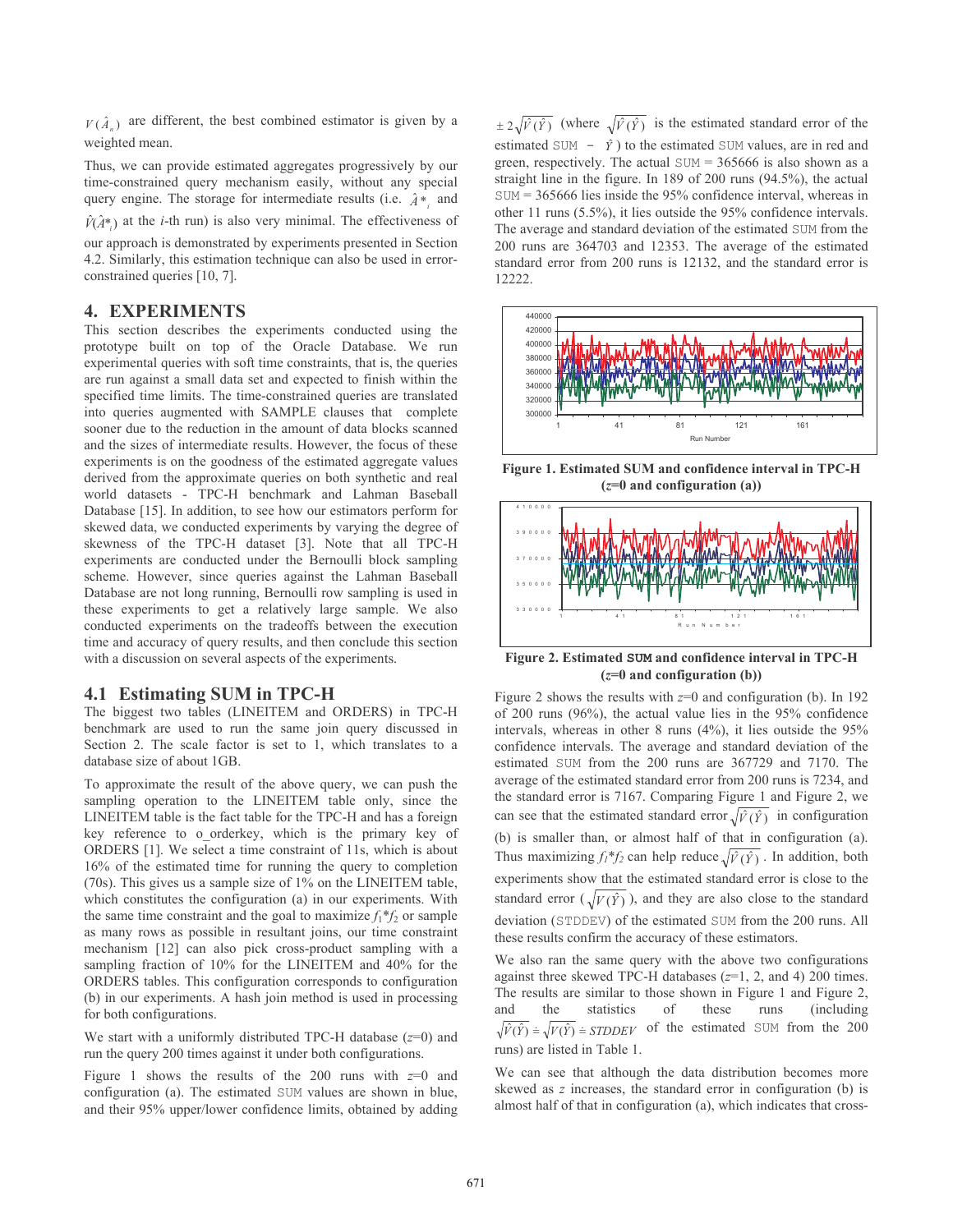product sampling can do better than single table sampling under certain time constraints.

Table 1. Statistics for estimated SUM in TPC-H  $(z = 1, 2,$  and 4; configurations (a) and  $(b)$ )<sup>1</sup>

|                                | $z=1$  | $z = 1$ | $z = 2$ | $z = 2$ | $z = 4$ | $z = 4$ |
|--------------------------------|--------|---------|---------|---------|---------|---------|
|                                | (a)    | (b)     | (a)     | (b)     | (a)     | (b)     |
| SUM                            | 398264 |         | 109596  |         | 4499    |         |
| AVG ( $\hat{Y}$ )              | 399906 | 401848  | 110058  | 112469  | 5290    | 4616    |
| STDDEV                         | 24074  | 13871   | 16043   | 8669    | 3376    | 1651    |
| $\sqrt{\overline{V}(\hat{Y})}$ | 24969  | 13732   | 16046   | 8782    | 3360    | 1772    |
| STDDEV <sub>1</sub>            | 1067   | 391     | 1346    | 441     | 1313    | 429     |
| $\sqrt{V(\overline{Y})}$       | 25228  | 13485   | 16091   | 8438    | 3341    | 1738    |
| $\%$ in CI                     | 97%    | 95.5%   | 95%     | 94.5%   | 94%     | 94%     |

#### **4.2 Estimating SUM Progressively**

To return results progressively like in an online aggregation system, we combine the latest result with the previous results to calculate the combined aggregates and confidence intervals, as described in Section 3.2. Figure 3 shows the new combined results using the first 25 runs from the TPC-H database  $(z = 0)$ , which are obtained from previous experiments under the same two configurations. The running confidence intervals continue to narrow and the estimated SUMs do not fluctuate as much as shown in Figures 1 and 2. Because the runs are on random samples, the estimated SUMs also converge randomly from different signs.

For  $z = 1, 2, 4$ , we get similar figures. Table 2 lists the estimated running standard errors  $\sqrt{\hat{V}(\hat{Y}^*)}$  after 1<sup>st</sup>, 5<sup>th</sup>, 10<sup>th</sup> and 25<sup>th</sup> runs. For example, the estimated running standard errors of the 25<sup>th</sup> run are only about 1/5 of the estimated running standard errors of the 1st run except the two cases under  $z=4$ , where the STDDEV of estimated standard errors  $\sqrt{\hat{r}(x)}$  becomes relatively big, as seen in the last two columns of Table 1.



Figure 3. Estimated running SUM and running confidence interval in TPC-H  $(z = 0$ , configurations (a) and (b))

| III 11 C-11 ( $\zeta$ – 1, 2, and +, and comigurations (a) and (b)) |         |         |         |         |         |         |
|---------------------------------------------------------------------|---------|---------|---------|---------|---------|---------|
|                                                                     | $z = 1$ | $z = 1$ | $z = 2$ | $z = 2$ | $z = 4$ | $z = 4$ |
|                                                                     | (a)     | (b)     | (a)     | (b)     | (a)     | (b)     |
| 1 st                                                                | 25185   | 14315   | 17027   | 9094    | 3064    | 2237    |
| $\zeta$ th                                                          | 11164   | 6254    | 7604    | 3958    | 1259    | 790     |
| $10^{\text{th}}$                                                    | 8060    | 4377    | 5248    | 2832    | 1105    | 567     |

Table 2. Estimated running standard error for estimated SUM

in TDC  $H(z-1, 2)$  and *A* and configurations (a) and (b))

# 4.3 Estimating AVG in the Lahman Baseball **Database**

3196

705

383

1768

The following query is executed, to get the average number of hits by a Hall of Fame player in a stint:

SELECT AVG (h) AS R FROM master ma, batting ba WHERE ma.playerID = ba.playerID AND ma.hofID IS NOT NULL;

2754

 $2.5$ <sup>th</sup>

4992

The above query would normally finish in less than 1 second, which is the minimal time unit. We run the experiments with the following two configurations: in configuration (a), only the BATTING table is sampled at 1%; in configuration (b), the BATTING table is sampled at 10% and the MASTER table is sampled at 40%. Queries in both configurations use a hash join method and are completed in about 50% of the execution time  $(0.33s)$  for the original query.

Table 3 shows the statistics from 200 experiments. It is clear that the variances in configuration (b) are smaller than those in configuration (a). Like in Section 4.2, AVG can also be estimated progressively by combining the latest result and its previous results, as described in Section 3.2.

Table 3. Statistics for estimated AVG in the Lahman Baseball Database

| $R = 75.6081061$                  | Configuration (a) | Configuration (b) |
|-----------------------------------|-------------------|-------------------|
| AVG $(\hat{R})$                   | 76.03             | 75.44             |
| STDDEV $(\hat{R})$                | 5.903             | 3.452             |
| AVG $(\sqrt{\hat{v}(\hat{R})})$   | 5.827             | 3.603             |
| $STDDEV(\sqrt{\hat{V}(\hat{R})})$ | 0.3411            | 0.1340            |
| $\sqrt{V(\hat{R})}$               | 5.838             | 3.482             |
| % in confidence interval          | 95.5%             | 97%               |

#### **4.4 Estimating MEDIAN**

The following query is run against 1G TPC-H databases:

SELECT MEDIAN (1 extendedprice) FROM lineitem, orders WHERE l\_orderkey = o\_orderkey AND  $1$  receiptdate >= date '1994-01-01' AND  $1^-$ receiptdate < date '1994-01-01' + interval '1' year AND (o\_orderpriority = '1-URGENT' OR<br>o orderpriority = '2-HIGH' );

The query run against the Lahman Baseball Database is the same query as in Section 4.3 with AVG being replaced by MEDIAN. Because the TPC-H  $z = 2$ , 4 databases either have so many duplicates that  $M = \hat{M} = y_{(l)} = y_{(u)}$  (where M,  $\hat{M}$ ,  $y_{(l)}$ , and  $y_{(u)}$  are the actual MEDIAN, the estimated MEDIAN, the lower confidence limit and the upper confidence limit of MEDIAN,

respectively), or have so few returned rows that 95% confidence interval cannot be obtained from the sample data (for example,  $l <$ 

In the first column of Table 1, SUM: the actual SUM; AVG ( $\hat{Y}$ ): the average of 200 estimated SUMs; STDDEV: the STDDEV of 200 estimated SUMs;  $\sqrt{\hat{V}(\hat{Y})}$ : the average of 200 estimated standard errors; STDDEV<sub>1</sub>: the STDDEV of 200 estimated standard errors;  $\sqrt{V(\hat{Y})}$ : the standard error; % in CI: the percentage of the actual SUM lying in the 95% confidence interval.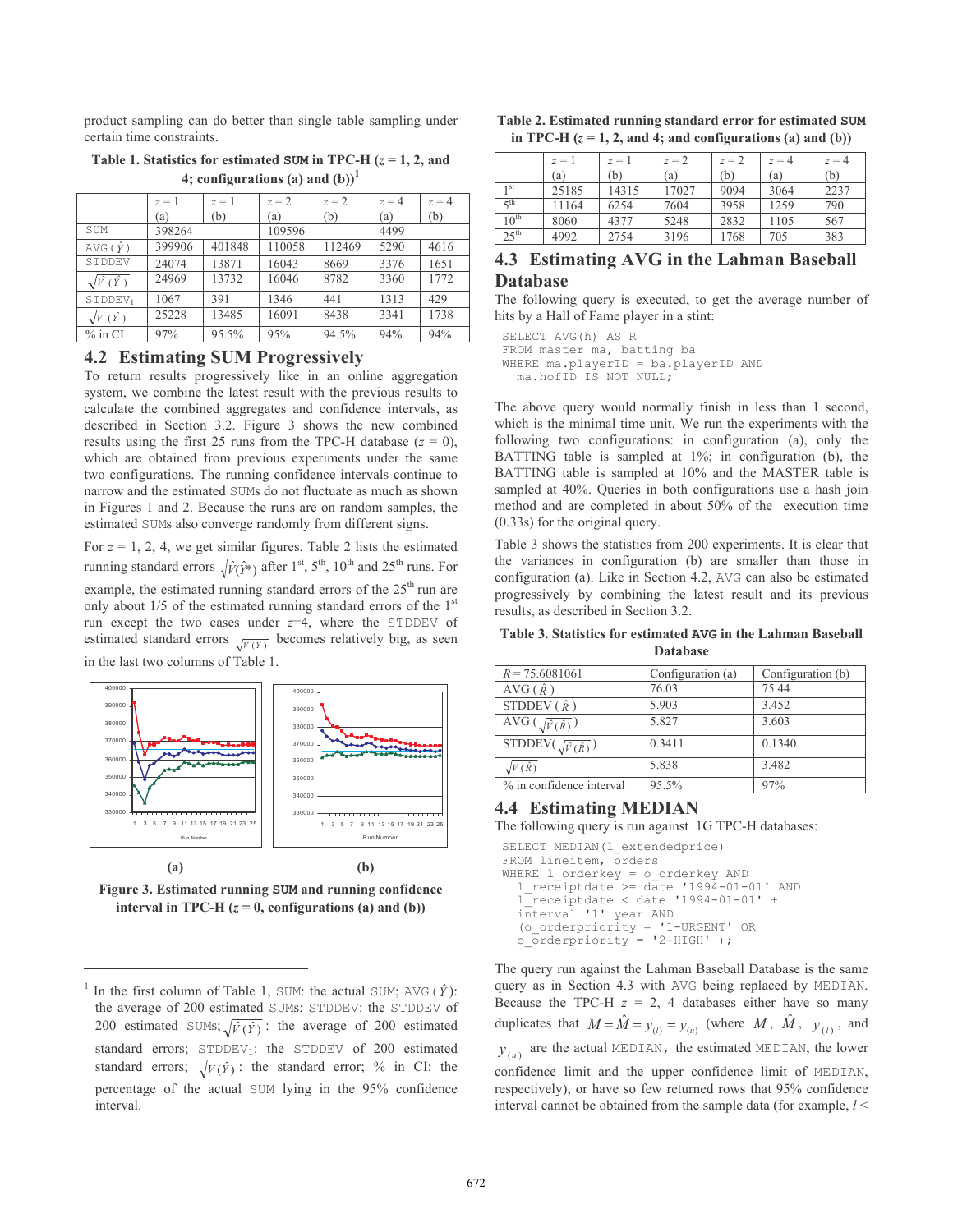1), we list only results from the TPC-H databases  $(z = 0, 1)$ , as well as those from the Lahman Baseball Databases (LBD) in Table 4. The same configurations (a) and (b) are used.

The 95% confidence intervals for MEDIAN are more conservative because of higher percentages (98-100%) of actual MEDIAN lying in them. This is because several approximations are used to obtain them.

|                     | $z=0$ | $z=0$ | $z=1$ | $z=1$ | <b>LBD</b> | <b>LBD</b> |
|---------------------|-------|-------|-------|-------|------------|------------|
|                     | (a)   | (b)   | (a)   | (b)   | (a)        | (b)        |
| MEDIAN              | 36731 |       | 34585 |       | 59         |            |
| AVG                 | 36754 | 36712 | 34890 | 34723 | 61.6       | 58.7       |
| STDDEV              | 591   | 115   | 2539  | 1663  | 17.1       | 11.7       |
| AVG <sub>1</sub>    | 5352  | 3033  | 12511 | 7549  | 77.5       | 58.7       |
| STDDEV <sub>1</sub> | 355   | 66    | 2369  | 977   | 11.5       | 6.1        |
| $%$ in CI           | 100%  | 100%  | 99.5% | 99%   | 98%        | 99.5%      |

Table 4. Statistics for estimated MEDIAN<sup>2</sup>

#### 4.5 Tradeoffs between Time and Accuracy

Both Q6 and Q5 in TPC-H are used to run against a 10G TPC-H database  $(z = 0)$ . Q6 is a single table query to forecast revenue change, and Q5 is a 6-table-join query to list the revenue volume done through local suppliers. Q5 returns 5 rows (each for one Asian country), and here we just show the first resulting row (*i.e.* the row for INDONESIA) since the other four rows have similar results. Figure 4 shows that the estimated standard error becomes smaller as more time is spent on O6, and Figure 5 shows the same results for O5.



Figure 4. Estimated standard error vs actual execution time for Q6 in TPC-H  $(z = 0, 10G)$ 

Note that although both queries can be completed in about 3 minutes, it takes only 4 seconds for Q6 to have its 95% confidence interval:  $\pm 2*14874250$ , or  $\pm 2.4\%$  relative error of the actual value 1231283271, while it takes more than 70 seconds (but still 37.7% of the original completion time) for Q5 to have its 95% confidence interval:  $\pm 2*13072664.5$ , or  $\pm 4.9\%$  relative error of the actual value 530355705. The main reason is that there are more elements selected in Q6 than Q5 to compute the aggregates; more specifically, 1140640 rows vs. 14571 rows from about 60 million rows in the LINEITEM table meet the selection criteria of Q6 and Q5, respectively. The confidence intervals in timeconstrained queries can help users to understand whether the approximate results are already good enough even for a short period of time of processing, whereas other queries may need more time to complete if the accuracy of their results is important.



Figure 5. Estimated standard error vs. actual execution time for Q5 in TPC-H  $(z = 0, 10G)$ 

# **4.6 Discussion**

Although queries against the Lahman Baseball Database are not long running, (for instance, the query in Section 4.3 is completed in 0.33 seconds and the queries augmented with SAMPLE clauses are completed in about half of the time,) these results were presented mainly to confirm the goodness of our estimators on a real world dataset.

Also, the standard error (or variance) computation can be done with minimal overhead by leveraging the original aggregate query processing. For the example of configuration (b) in Section 4.3, the standard error calculation for average number of hits by a hall of fame player in a stint can be conceptually expressed as an aggregate SQL query as follows:

```
WITH
q0 AS (SELECT h, ba. ROWID AS rwd,
               ma.playerID AS playerID
        FROM master SAMPLE (40) ma,
             batting SAMPLE (10) ba
        WHERE ma.playerID = ba.playerID AND
              ma.hofID IS NOT NULL),
 q1 AS (SELECT AVG(h) AS avg h, COUNT(h) AS cnt h
        FROM q0),
 q2 AS (SELECT (SUM(h) - (SELECT avg_h FROM
          q1)*COUNT(h)) AS cnt, rwd, playerID
        FROM q0 GROUP by playerID, rwd),
 q3 AS (SELECT SUM(cnt) AS x0, SUM(cnt*cnt) AS x1
        FROM q2),
 q4 AS (SELECT SUM(cnt1*cnt1) AS x2 FROM
        (SELECT SUM(cnt) AS cnt1
         FROM q2 GROUP BY rwd)),
 q5 AS (SELECT SUM(cnt1*cnt1) AS x3 FROM
        (SELECT SUM(cnt) AS cntl
         FROM q2 GROUP BY playerID) )
SELECT q1.avg_h AS est_avg_h, SQRT(q4.x2*(1-0.1)
 +q5. x3*(1-0.\overline{4})-q3. x1*\overline{(1-0.1)*(1-0.4)})/q1.cnt h
 AS est std error
FROM q1, q3, q4, q5
```
This computation is similar to the data cube computation, which can be optimized by algorithms described in [8]. A key aspect in the data cube computation is the size of the cube, which theoretically would be  $n_1^*...*n_k$ , where  $n_1, ..., n_k$  are the sample sizes for each of the joined tables. But in practice, this is much smaller owing to join selectivity and presence of filter predicates (if any) on the participating tables. For example, for the above case, the theoretical size is about  $89945*17022*0.1*0.4$  or about 60 Million cells, whereas in actuality the size of resulting cells is

 $2$  In the first column of Table 4, MEDIAN: the actual MEDIAN; AVG: the average of 200 estimated MEDIANs; STDDEV: the STDDEV of 200 estimated MEDIANs;  $AVG_1$ : the average of 200 estimated  $(y_{(u)} - y_{(l)})$  values; STDDEV<sub>1</sub>: the STDDEV of 200 estimated  $(y_{(u)} - y_{(l)})$  values; % in CI: the percentage of the actual MEDIAN lying in the 95% confidence interval.